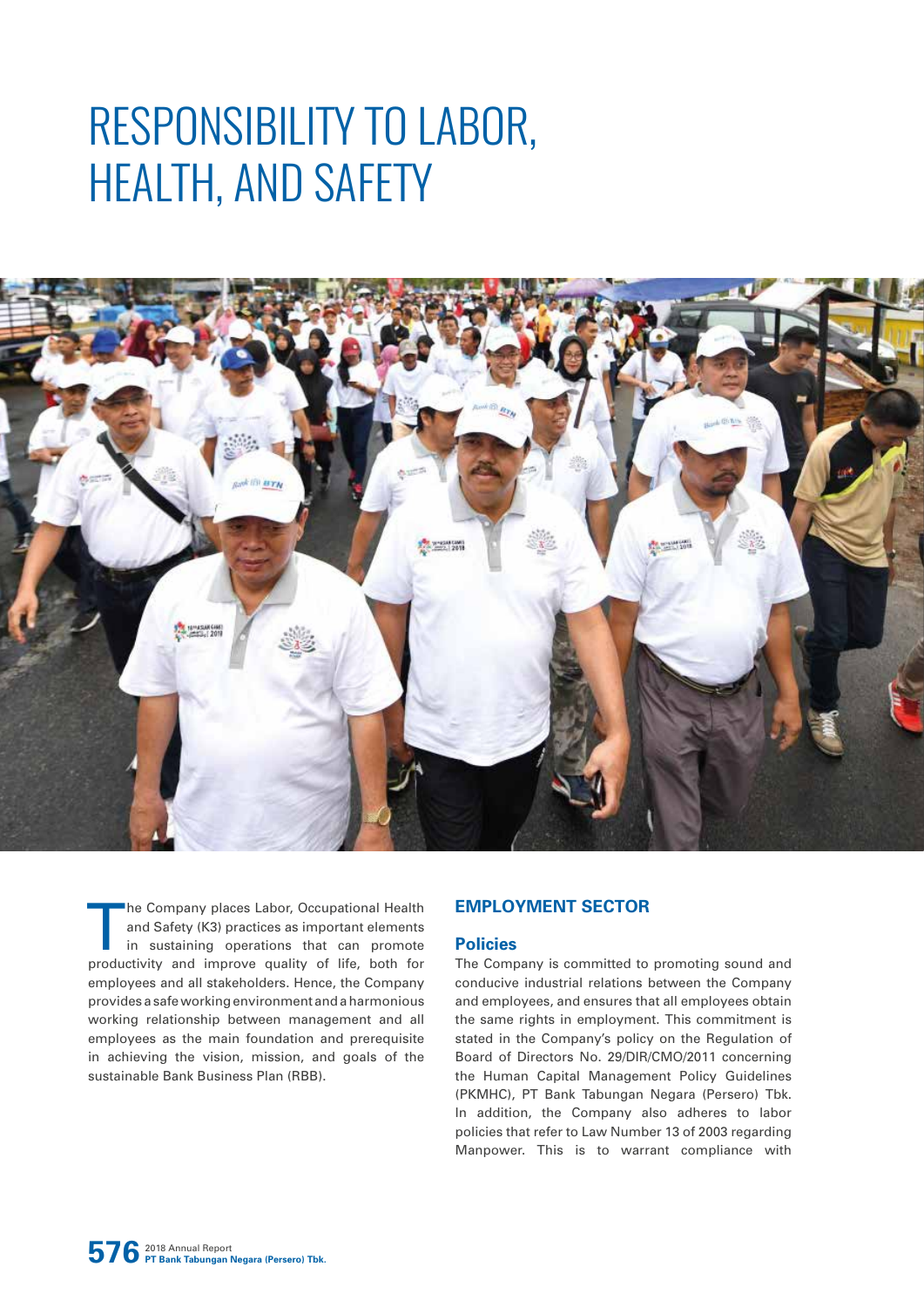

#### Business Support Good Corporate Governan **Corporate Social Responsibility** Audited Financial Statements

applicable laws and minimize the risk of human rights violations in employment relations. The Company also heeds, and commits to, gender equality and employment opportunities, job training to improve employee professionalism and the appropriate remuneration system.

# **Activities Target**

The Company sets targets for CSR planning in employment in accordance with the Company's direction and strategy under HR management. These targets include educating and training employees to enhance the competency of HR (People Transformation) in the context of digital banking transformation, fulfillment of employee welfare, treatment of equality, and creating harmonious industrial relations. The overall target, in line with the business transformation plan, is to reinforce the human resources sector by intensifying and enhancing HR capabilities as agents of transformation.

#### **Employment Activities**

In 2018, the Company conducted activities in employment as follows:

1. Employee Welfare

The Company conducts an employee welfare program through a number of measures including: increasing employee benefits, bonuses, raising job grades, promotions and awards to outstanding employees. The remuneration and benefits provided to permanent employees are basic salary, Religious Holiday allowance, leave money,

clothing, allowances (for position, housing, vehicles, expertise, fuel, location, tax), performance bonuses, housing loans, pensions, social security, periodic health care costs, medical assistance, and relief money.

In 2018, the Company budgeted for an employee welfare fund of Rp2,876.56 billion, up by 12.61% compared to 2017, which amounted to Rp2,554.43 million.

#### 2. Employee Remuneration

The Company constantly attends to the welfare of all employees, maintaining a mutual synergy in order to create high work productivity. Remuneration is given to employees based on merit systems by prioritizing employees, performance, competence and integrity in the form of basic salaries, allowance and other benefits in accordance with Company regulations and applicable legislation. The Company remuneration system complies with the prevailing minimum labor wage provisions in Indonesia and adheres to the International Labor Organization (ILO) convention on Equal Remuneration, where the salaries of new employees are above the minimum regional wage standards applicable where the Company operates. Moreover, the Company constantly strives to maintain an appropriate salary gap ratio for all employees to circumvent too large a difference.

#### **Table: Highest and Lowest Salary Ratio 2018**

| <b>Description</b>                                         | <b>Ratio</b> |  |  |
|------------------------------------------------------------|--------------|--|--|
|                                                            |              |  |  |
| Highest and lowest employee salary                         | 35.4:1       |  |  |
| Highest and lowest Directors salary                        | 1.1:1        |  |  |
| highest and lowest Commissioner salary                     | 1.1:1        |  |  |
| Highest Board of Directors and Highest Employees' Salaries | 2.59:1       |  |  |
|                                                            |              |  |  |

#### 3. Equal Opportunities in Education and Training

On a recurrent basis, the Company organizes education and training to strengthen business operations in line with the needs and development of the banking industry. The Company provides equal opportunities to all employees in developing their potential through education and training as stated in the Board of Directors Decision No. 04/KD/SIPD/2017, dated May 29, 2017. Employee participation contributes significantly to the achievement of the Company's business performance.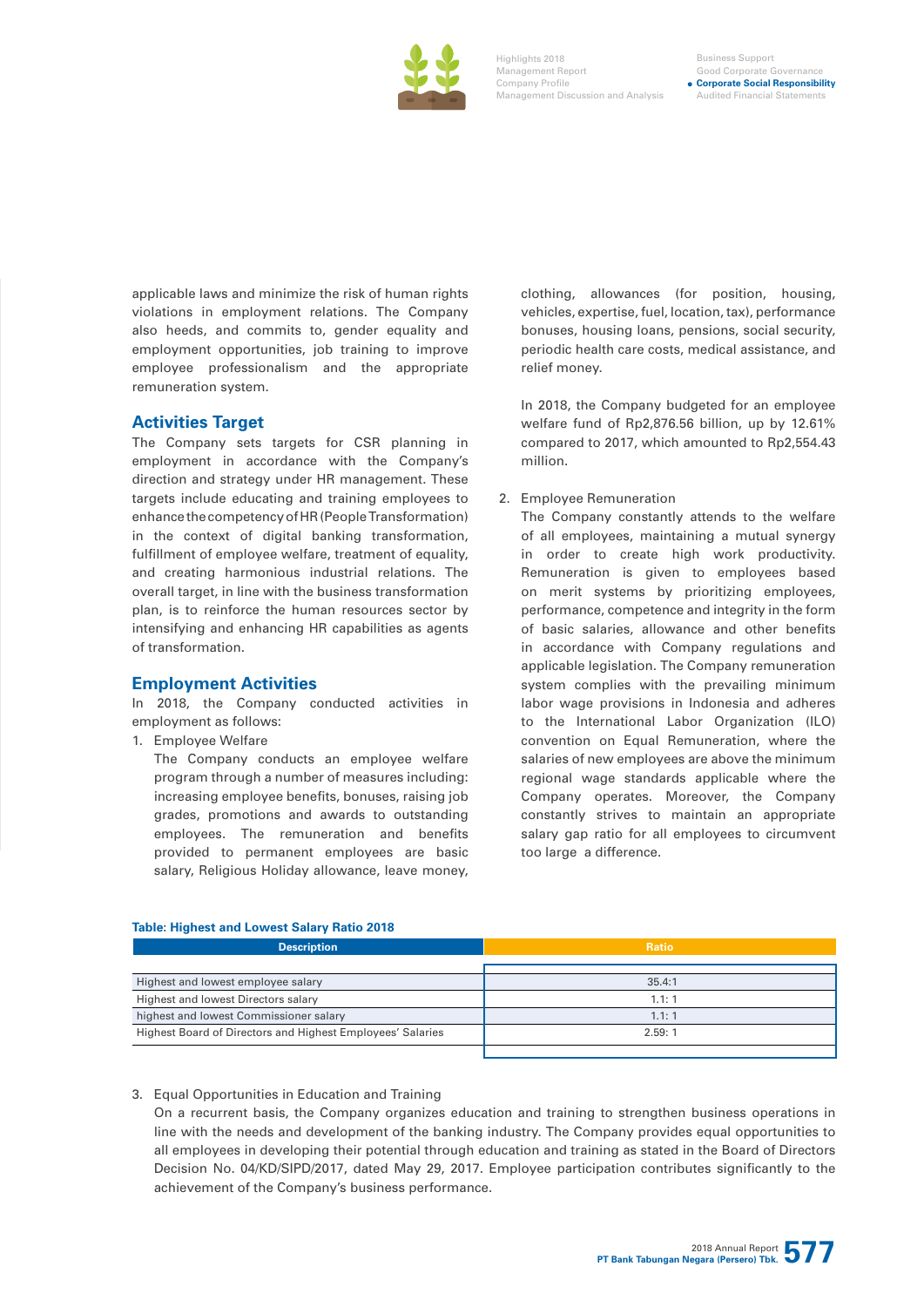The structures of education and training that have been applied are divided into three groups, i.e. School of Leadership, School of Operations, and School of Business. In 2018, the Learning Center attained 116.88% of its target based on batch targets and participants through the 3 (three) schools that conduct training for employees, which are:

School of Leadership

Providing training aimed at shaping leadership attitudes at the Company Leader level. This program consists of ODP (Officer Development Program), MDP (Management Development Program), SDP (Supervisor Development Program), overseas and domestic Master Degree Scholarship Programs, SESPIBANK (School of Staff and Bank Leaders) Board of Commissioners and Board of Directors, EDP (Executive Development Program) abroad for Division Heads, and other leadership programs.

School of Operation Banking

Training that aims to improve the Company's supporting skills or competencies which buoy up the Company's business. This training consists of Faculty of Audit, Faculty of Compliance, Faculty of Corporate Affairs, Faculty of Human Capital, Faculty of Information Technology, Faculty of Legal, Faculty of Management System, Faculty of Risk, Faculty of Risk, Finance & Accounting, Operational Banking, and others.

School of Business Banking Training that aims to deliver expertise and competency that focuses on business and management development consisting of Collection & Asset Management, Commercial Funding, Retail Funding & Services, Commercial Lending, Consumer Lending, Digital Banking, Islamic Financing, Service Quality, Sharia Funding and others, Treasury, Wealth Management, and others.

| <b>Type of Activities</b>                                                | <b>Number of Participants</b> |        |  |
|--------------------------------------------------------------------------|-------------------------------|--------|--|
|                                                                          | 2018                          | 2017   |  |
|                                                                          |                               |        |  |
| <b>School Of Business</b>                                                |                               |        |  |
| Loan Academy                                                             | 10,153                        | 13,295 |  |
| Sales Academy                                                            |                               |        |  |
| <b>Wealth Management Series</b>                                          |                               |        |  |
| <b>Collection Series</b>                                                 |                               |        |  |
| <b>Asset Management Series</b>                                           |                               |        |  |
| <b>Service Series</b>                                                    |                               |        |  |
| <b>Sharia Series</b><br>$\bullet$                                        |                               |        |  |
| <b>Financing Academy</b><br>$\bullet$                                    |                               |        |  |
| <b>School of Operational Banking Training Program:</b>                   |                               |        |  |
| Audit                                                                    | 13,781                        | 9,736  |  |
| Compliance                                                               |                               |        |  |
| Corporate Affair                                                         |                               |        |  |
| <b>Human Capital</b>                                                     |                               |        |  |
| Information Technology                                                   |                               |        |  |
| Legal                                                                    |                               |        |  |
| <b>Management System</b>                                                 |                               |        |  |
| <b>Risk</b><br>$\bullet$                                                 |                               |        |  |
| Finance & Accounting                                                     |                               |        |  |
| <b>Operational Banking</b>                                               |                               |        |  |
| <b>School of Leadership</b>                                              |                               |        |  |
| <b>Executive Training for Board of Directors</b>                         | 4,893                         | 1,112  |  |
| Executive Training for Board of Commisionners                            |                               |        |  |
| Executive Training for Division Head & Regional Office Head<br>$\bullet$ |                               |        |  |
| Sespibank (Sekolah Staff dan Pimpinan Bank)                              |                               |        |  |
| Executive Development Program (EDP)                                      |                               |        |  |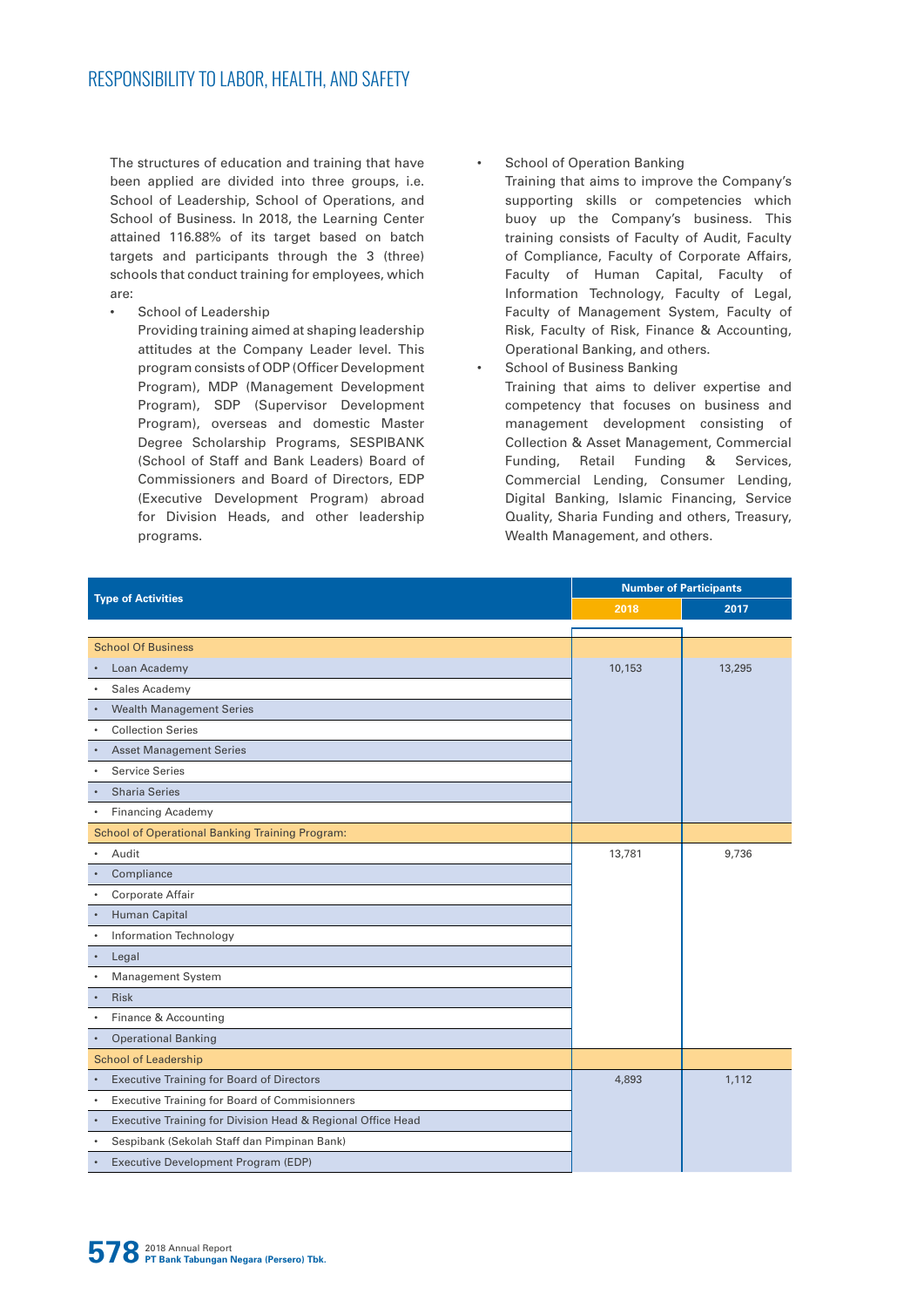

**Corporate Social Responsibility** Audited Financial Statements

|                                                          | <b>Number of Participants</b> |      |
|----------------------------------------------------------|-------------------------------|------|
| <b>Type of Activities</b>                                | 2018                          | 2017 |
|                                                          |                               |      |
| Vice President Development Program (VPDP)                |                               |      |
| Senior Manager Development Program (SMDP)<br>$\bullet$   |                               |      |
| Manager Development Program (MDP)                        |                               |      |
| Officer Development Program (ODP)<br>$\bullet$           |                               |      |
| Supervisor Development Program (SDP)                     |                               |      |
| Branch Manager Development Program (BMDP)<br>$\bullet$   |                               |      |
| <b>Leadership Series</b>                                 |                               |      |
| Domestic Scholarship for S1 (Undergraduate)<br>$\bullet$ |                               |      |
| Domestic and Overseas Scholarship for S2 (Graduate)      |                               |      |
|                                                          |                               |      |

4. Equal Treatment for All Employees The Company applies the principles of diversity and equality for all employees in accordance with the basic principles of employment contained within Law No. 13 of 2003, concerning employment.

In 2018, the Company had 11,810 employees, consisting of 54.74% or 6,465 male employees and 45.26% or 5,345 female employees. The composition reflects that the Company upholds the principles of equality in employment. This composition reflects that the recruitment system implemented by the Company has been carried out by upholding the principles of equality as well as conducting employment opportunities by not distinguishing between men and women in hiring employees.

In employment opportunities, employee recruitment is based on selection, and evaluation results of probation and worker orientation. The Company applies equal opportunities to all candidates, both men and women, without ethnic, religious, racial, class, gender or physical discrimination in the recruitment of potential employees. In practice, the Company opens opportunities for the best physically challenged candidates to work in the Company. By end of 2018, the Company had 4 physically challenged employees in several branch offices, such as the Banjarmasin Branch Office, Malang Branch Office, Medan Branch Office, and Human Capital Management & Culture Specialist Division (HMCD).

5. Employee Protection (Industrial Relations) The Company regards employees as the Company's strategic partners in achieving common goals. Consequently, the Company constantly strives to respect the rights of employees and carries out its obligations in accordance with applicable laws and regulations in order to build harmonious relationships. The Company has established a Bipartite Cooperation Institution (Bipartite LKS) as a communication forum and consultation relating to industrial relations of the Company where its members consist of Position Holders and Bank BTN Workers' Unions (SP-BTN).

Moreover, the Company has also compiled and agreed on a Collective Labor Agreement (PKB) which contains the rights and obligations of the Company and its employees to uphold harmonious and impartial industrial relations. The Company routinely convenes meetings with trade unions to discuss various matters related to employee rights and obligations or to formulate disciplinary sanctions for employee violations. In 2018, all the rights of the Company's permanent employees (100%) were secured by PKB.

6. Employee Turnover Rate

In 2018, the employee turnover rate was 2.26% with 267 employees leaving the Company voluntary. However, this employee turnover rate is still within the average level of the banking industry. This turnover rate comprises 253 employees resigning and 14 employees retiring early.

# **Occupational Health and Safety**

The Company makes a serious effort to create a safe and comfortable work environment for all employees by constantly observing occupational health and safety aspects to sustain the best corporate performance. In occupational health and safety, the Company's policy refers to Law No. 13 of 2003 article 86 paragraph 2 regarding employee protection. Implementation

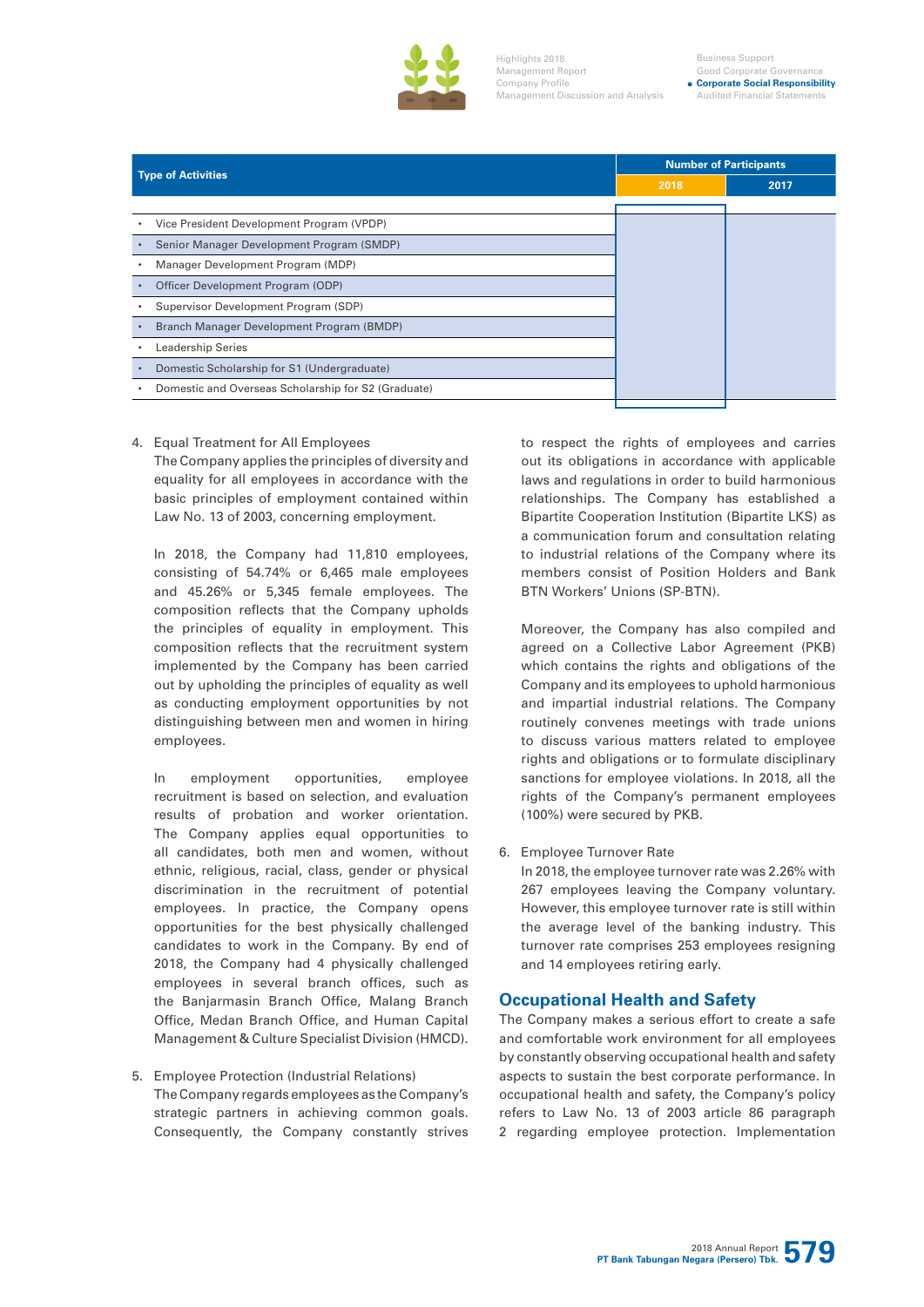of employee health and safety programs are also contained within the Company's internal policies, such as:

- 1. Regulation of Board of Directors No. 5/PD/ PGSD/2017 dated October 31, 2017, regarding Policy Guidelines for Occupational Safety and Health Management System;
- 2. Circular of Board of Directors No. 60/DIR/ PGSD/2017, dated 31 October, 2017, concerning Standard Operating Procedures for Implementing an Occupational Safety and Health Management System.

#### **Target Activities**

In 2018, the Company's target in occupational health and safety (OHS) focused on improving competence, training and awareness of employees at work, so that the application of OHS was able to be be maintained at zero accidents. The Company also provides adequate health care benefits for employees and work safety management to prevent workplace accidents. Determination of these targets is envisaged to augment employee productivity and warrant sustainably.

#### **Occupational Health and Safety Pursuits**

Throughout 2018, the Company organized various agendas and facilities in occupational health and safety which included enlightening the importance of OHS, health checks, workplace safety along with OHS training, and enforcement of policies on Occupational Health and Safety Management System (OHSMS).

#### **Efforts to Raise Understanding of Occupational Health and Safety**

The Company, in 2018, once more made various attempts to upgrade the understanding of, and skills in, Occupational Safety and Health (OHS). The Company is strongly committed to a healthy work environment, and accident free operations in accordance with applicable rules. To realize occupational health, the Company has compiled health programs in business processes, Medical Check Up facilities, training, medical emergency response simulations, and workshops on Occupational Health.

#### **Health Check Implementation**

The Company also carries out periodic health checks on employees and registers all employees in the mandatory Labor and Health Management Agency (BPJS) insurance scheme, provides maternity assistance, checks, treatment and health care for employees and establishes cooperation with various hospitals in the vicinity of the Company's area of operation.

The Company periodically inspects all OHS apparatus to warrant their functionality when needed. By having adequate health facilities and unceasingly safeguarding employee safety, the Company anticipates that employee productivity will continue to expand.

#### **Safety Facilities and OHS Training**

In averting work accidents and various work environment disasters, the Company has furnished all of its offices with a range of work safety standard equipment, such as: light fire extinguishers, smoke detectors, diesel pumps, emergency evacuation stairs and work safety warning signs, adhering to the standards based on Minister of Public Works Technical Requirements for Fire Protection Systems in Buildings and the Environment.

The Company also routinely inspects work safety equipment to guarantee its feasibility, certificates issued by the DKI Jakarta Provincial Manpower and Transmigration Office for operators of work safety devices, such as lift and transport gear and fire evacuation plans and laying out fire safety operational procedures in rooms and every floor of the building so that all employees are well informed.

By the end of 2018, the Company required employees to participate in OHS training making them aware of the importance of OHS, and take proper action in the event of a tragedy. The Company routinely engages employees in "Coaching and Certification of Public Occupational Health and Safety Experts (AK3U)" certification training organized by BPJS Kesehatan. All employees have been included in Labor Social Security (Jamsostek) through BPJS Employment, such as Pension Insurance (JHT), Work Accident Insurance (JKK), and Death Insurance (JK), to protect employees from socio-economic risks such as work accidents, disability, retirement and death, resulting in reduced or loss of income.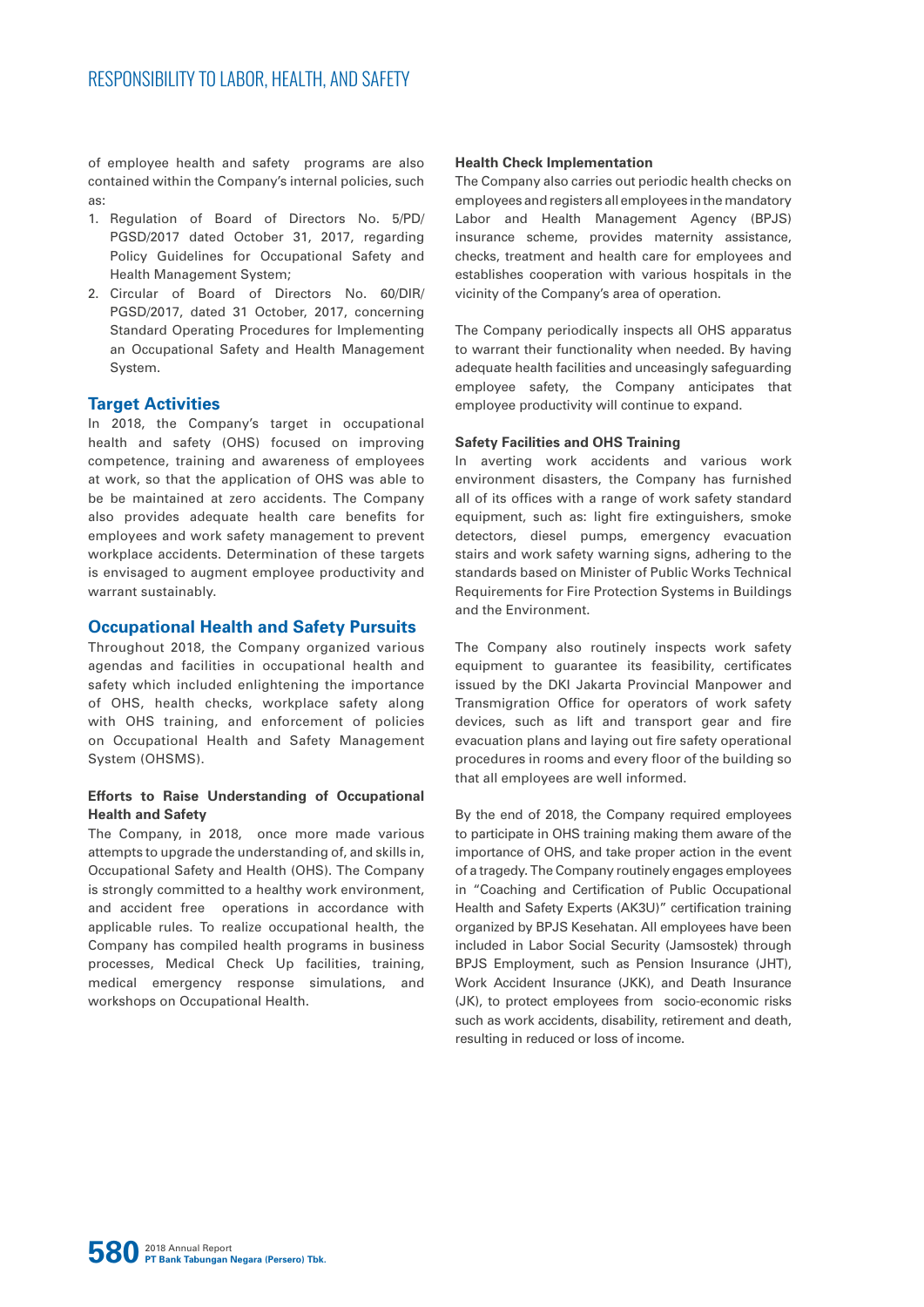

Business Support Good Corporate Governan **Corporate Social Responsibility** Audited Financial Statements

### **Occupational Safety and Health Management System (OHSMS)**

In 2018, the Company implemented the Occupational Safety and Health Management System (OHSMS) as the Company's commitment in managing OHS related to the OHSMS Standard Operational Procedure (SOP) and the Company's OHS Special Policy. The aim of OHSMS is to improve the effectiveness of safety and health protection in a planned, measurable, structured, and integrated manner and to prevent work accidents and work-related illnesses.

In 2018, the Company once more certified several of the Company's employees for AK3U. This certification is carried out in the context of Occupational Safety and Health Laws implementation issued by the Indonesian Ministry of Manpower and Transmigration. The occupational safety and health certification material includes:

- 1. Supporting building facilities and infrastructure such as elevators, generators, air conditioners, and lighting:
- 2. Employee regular medical check-ups;
- 3. Work supporting equipment that has no effect on health; and
- 4. Periodic employee rotation so not to be psychologically saturated.

#### **Occupational Accident Rate**

Throughout 2018, the Company carried out programs and pursuits on optimal employee safety and health. No Company employees were reported to have been exposed to illnesses or high risk accidents (zero accident).

# **Complaint Mechanisms for Employment Issues**

The Company offers a complaint channel for employees in dealing with the Company as one of its responsibilities to protect employees and guarantee their rights. Some employee complaint mechanisms are as follows:

- 1. If the reported party is an employee of the Company, the alleged violation report is addressed directly to the Whistle Blowing System team at the following address:
	- ›› Whistleblowing System Team of PT Bank Tabungan Negara (Persero) Tbk.
	- ›› PO BOX Whistleblowing System (WBS) BTN Jakarta
	- ›› Email: wbs.btn@btn.co.id
	- ›› SMS/Mobile: 081311434343

Reports can be made verbally or by other means by the Whistle Blower.

- 2. If the reported party is a member of the Whistle Blower System Team, then the alleged report of the violation is sent directly to the President Director.
- 3. If the reported party is a member of the Board of Directors or his family, then the alleged violation report is sent directly to the Board of Commissioners.
- 4. If the reported party is a member of the Board of Commissioners or his family, then the alleged violation report is sent directly to the President **Director**

With effective management and implementation of labor practices and human rights, during 2018 there were no complaints concerning employment practices or human rights violations, including incidents of discrimination experienced by employees of the Company.

# **Quantitative Impacts**

In 2018, CSR implementation related to employment was effective in accordance with its objectives in fulfilling the interests of employees, and the alignment between employee goals and Company objectives was fulfilled. The Company EES score rose to 85% in 2018 compared to the previous year at 78%. The Company's EES indicates that the level of employee engagement with the Company had increased by 8.97% and is at the Top Quartile level. The Company EES score in the last two years has been above the level of other employee engagement benchmarks, such as APAC's Financial Institution of 67%, the 72% of the Financial Institution Indonesia, and the BE Indonesia Benchmark of 86%.